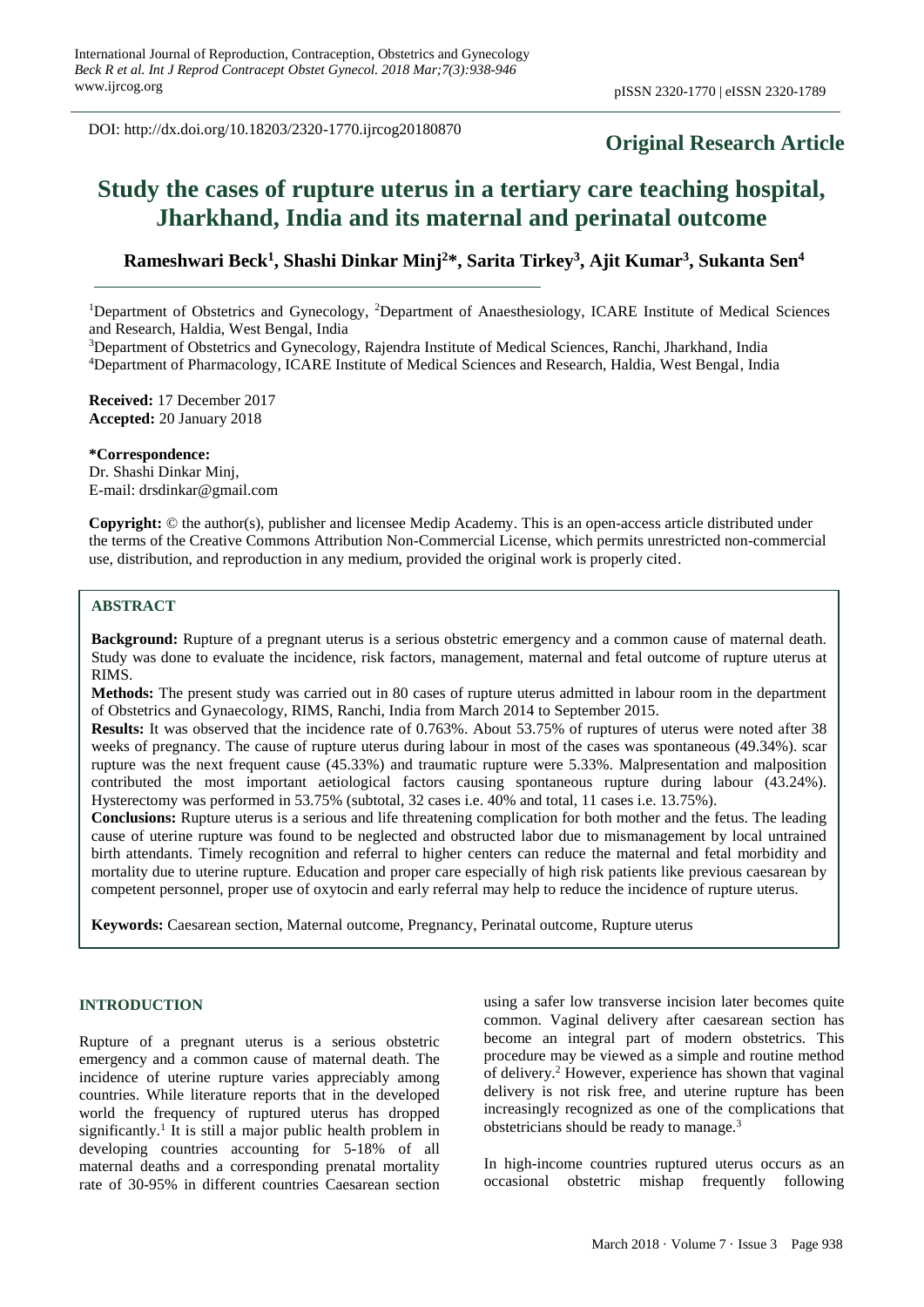complications of oxytocin induction/ augmentation, trial of prior uterine scar or abdominal trauma such as car accident. In developing countries several underlying factors like poverty, traditional practices, high parity, lack of antenatal care, unsupervised deliveries, poor supply of medical equipments and consumables, and dwindling health care funding have to be taken care of.<sup>4</sup> Rupture of the uterus may be complete or incomplete depending on whether it opens into the peritoneal cavity or not. It is complete if it communicates with the peritoneal cavity directly and incomplete if it is separated from the peritoneal cavity by the visceral peritoneum and therefore the fetus is not extruded into the abdominal cavity.<sup>5</sup>

Maternal consequences are related to whether there is rupture of an intact uterus or a prior uterine scar. Scar separation following a trial of scar is associated with a lower risk of maternal death compared to spontaneous rupture of an unscarred uterus.<sup>6</sup> Spontaneous rupture of unscarred uterus is associated with higher maternal case fatality rate compared to rupture of a previously scared uterus and it can be as high as  $40$  to  $50\%$ .<sup>7</sup> The risk of maternal death due to uterine rupture is 0-1% in high income countries, but in low income countries it ranges between 5-10%.<sup>8</sup> Fetal morbidity invariably occurs because of catastrophic hemorrhage leading to fetal anoxia. With rupture and expulsion of the fetus into the peritoneal cavity the chances of fetal survival are minimal. If the fetus is alive at the time of rupture, the only chance of continued survival is afforded by immediate diagnosis and delivery by laparatomy. Case fatality rate in rupture uterus may be reduced by early diagnosis, urgent resuscitation and laparatomy. Any form of delay increases the chances of dying from severe hemorrhage.<sup>9</sup>

Uterine rupture usually occurs during the course of labour but in some cases uterine rupture can occur during pregnancy without labour, typically this occurs in cases of a uterine scar from classical caesarean section, placenta percreta, invasive mole, choriocarcinoma and cornual pregnancy. Rupture that occurs during labour is much more dangerous than that occurring remote from term/labour because infection is almost inevitable, and shock is usually greater.<sup>10</sup> The time available for successful intervention after frank uterine rupture and before the onset of major fetal morbidity is very short. Therefore, once the diagnosis of uterine rupture is considered, all available resources must be quickly and effectively mobilized to successfully institute timely surgical treatment that results in favourable outcomes for both the newborn and mother.<sup>11</sup> The most critical aspects of treatment in the case of uterine rupture are establishing a timely diagnosis and minimizing the time from the onset of signs and symptoms until the start of definitive surgical therapy. Once a diagnosis of uterine rupture is established, immediate stabilization of the mother and the delivery of the fetus are imperative. After the fetus is delivered, the type of surgical treatment for the mother will depend on the type of uterine rupture, extent of uterine rupture, degree of haemorrhage, general condition of the mother and mother's desire for future childbearing.<sup>12</sup>

Other factors that may determine the type of surgical intervention includes urgency, patient's general condition as well as surgeons experience. Conservative surgical management involving uterine repair should be reserved for women who have low transverse uterine rupture, no extension of the tear to the broad ligament, cervix, or paracolpos, previous LSCS scar dehiscence, easily controllable uterine haemorrhage, good general condition, desire for future childbearing and no clinical or laboratory evidence of an evolving coagulopathy. Hysterectomy should be considered the treatment of choice when intractable uterine bleeding occurs or when the uterine rupture sites are multiple, longitudinal or low lying, bruised and contaminated.<sup>13</sup> Ruptured uterus is in most cases a result of neglected obstructed labour and it is associated with a number of long term maternal complications which in some way affect the quality of life of the affected women if at all she survives the acute phase of the condition. These include vesico-vaginal fistula, recto-vaginal fistula, anaemia, sepsis and psychological trauma.<sup>14</sup>

Objective of present study were to study the incidence of uterine rupture at RIMS, to evaluate risk factors, management, maternal and fetal outcome of rupture uterus and to evaluate the methods to reduce maternal mortality, morbidity and perinatal outcome.

# **METHODS**

The present study included all cases of ruptured uterus, who was either referred to RIMS after development of complication or develop this in RIMS labour room or shows symptoms of rupture with history of previous caesarean section. The cases were selected from labour room of Department of Obstetrics and Gynecology, RIMS, from March 2014 to September 2015. Institutional ethics approval and individual informed written consent was taken before enrolling study participants.

If patient came as emergency case the following points were noted: pain abdomen with its duration, history of referral, history of administration of medication, any instrumentation, I.V. fluid administration, history of trauma, rupture of membrane with its duration, cessation of labour pain with its duration, any febrile episode, fetal movement, any vaginal discharge and vaginal bleeding. Surgical history e. g. D and E, D and C, MROP, hysteroscopy, hystorotomy, myomectomy and previous LSCS was also noted.

# *Per vaginal examination*

Condition of the cervix-thin and soft or thick hanging, taking up of the cervix, dilatation of the cervical OS, membrane-present/absent, station of presenting, position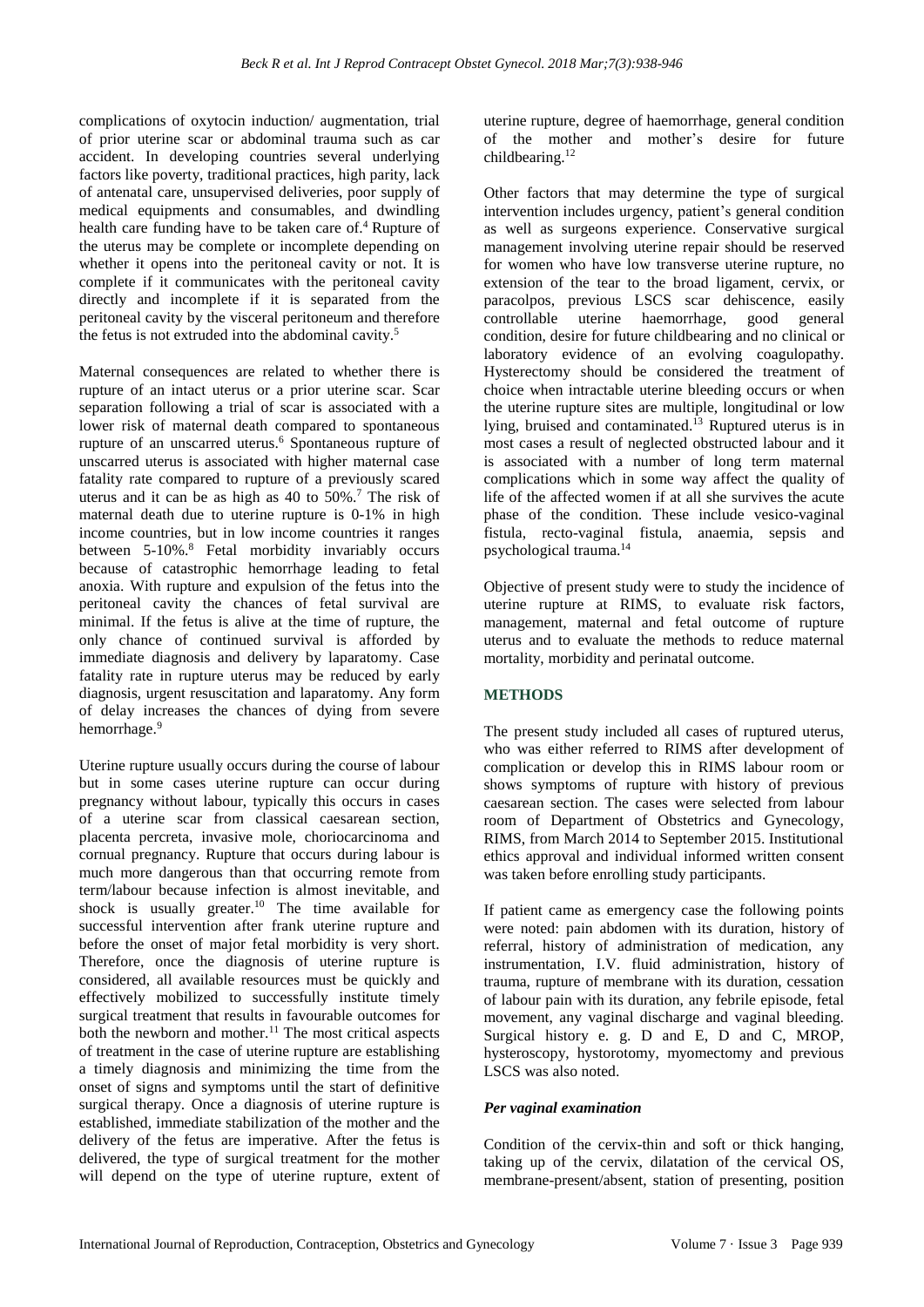of presenting part, formation of caput, moulding and any foul smelling discharge, bleeding were also noted.

#### *Surgical management*

Subtotal hysterectomy, total abdominal hysterectomy, uterine repair, uterine repair and bilateral tubectomy, repair of other organs if involved and surgical management of broad ligament hematoma and other hematoma also noted.

# *Operative findings*

Fetus-in peritoneal cavity and partially extruded was also noted.

# **RESULTS**

The present observations were made on 80 cases of rupture uterus admitted in the department of obstetrics and gynaecology in RIMS Ranchi from March 2014 to September 2015. Total number of deliveries during that period was 10474. In the above study we observed 80 cases of rupture uterus so the incidence rate of 0.763 %. It is evident from the present observation that the incidence of rupture uterus was more (97.5%) in cases who had no previous antenatal check up at all. Incidence of rupture uterus was negligible (2.5%) in cases who had antenatal check up even in its minimum capacity. The above table shows that the incidence of rupture uterus was more (92.5 %) in rural population than urban (7.5%).

# **Table 1: Age distribution of cases of rupture uterus.**

| Age (Year)           | 15-<br>20 | $21 -$<br>25 | $26 -$<br>30 | 31-<br>35 | 36<br>above |
|----------------------|-----------|--------------|--------------|-----------|-------------|
| Total no of<br>cases | 4         | 34           | 30           | 10        |             |
| Percentage<br>$\%$   | 5         | 42.5         | 37.5         | 12.5      | 2.5         |

It has been observed that majority (42.5%) of the patients were in the age group of 21 to 25 years (Table 1).



**Figure 1: Distribution of cases according to parity.**

It is observed from the above table that the most of the cases of the rupture uterus were para 2 to para 3 (Figure 1).

# **Table 2: Distribution of case according to period of gestation.**

| <b>Period of gestation</b><br>(weeks) | No. of cases of<br>rupture uterus | Percentage |
|---------------------------------------|-----------------------------------|------------|
| 16                                    |                                   | 1.25       |
| $30 - 34$                             |                                   | 5.00       |
| 35-37                                 | 32                                | 40.00      |
| 38 onwards                            | 43                                | 53.75      |
| Total                                 | ጸባ                                | 100        |

The Table 2 shows high incidence of rupture uterus during 38 or more weeks of pregnancy.

#### **Table 3: Causes of rupture uterus during labour.**

| <b>Causes of rupture</b><br>uterus in labour | No. of cases Percentage |       |
|----------------------------------------------|-------------------------|-------|
| Spontaneous                                  | 37                      | 49.34 |
| Scar Rupture                                 | 34                      | 45.33 |
| Traumatic                                    |                         | 5.33  |
| Total                                        | 75                      | 100   |

It is evident from the Table 3 that spontaneous rupture was the commonest type of rupture during labour incidence being (49.34%). Spontaneous rupture was the next frequent cause (Table 3).

#### **Table 4: Causes of spontaneous rupture during labour.**

| <b>Causes of</b><br>spontaneous rupture         | <b>No. of cases</b><br>of rupture<br>uterus | <b>Percentage</b> |
|-------------------------------------------------|---------------------------------------------|-------------------|
| Malpresentation and<br>Malposition              | 16                                          | 43.24             |
| Shoulder                                        | 2                                           | 5.41              |
| Compound                                        | 1                                           | 2.70              |
| <b>Breech</b>                                   | 3                                           | 8.11              |
| Occipitoposterior                               | 8                                           | 21.62             |
| Grand multiparity with<br>shoulder presentation | 1                                           | 2.70              |
| Grand multiparity with<br>compound presentation | 1                                           | 2.70              |
| <b>Contracted Pelvis</b>                        | 8                                           | 21.62             |
| Hydrocephalous                                  | $\mathcal{D}_{\mathcal{L}}$                 | 5.41              |
| Manipulation by<br><b>Untrained Dais</b>        | 11                                          | 29.73             |
| Total                                           | 37                                          | 100               |

From the above Table 4, it is apparent that the spontaneous rupture was maximum with malpresentation and malposition (43.24%). This was followed by untrained dais (29.73%).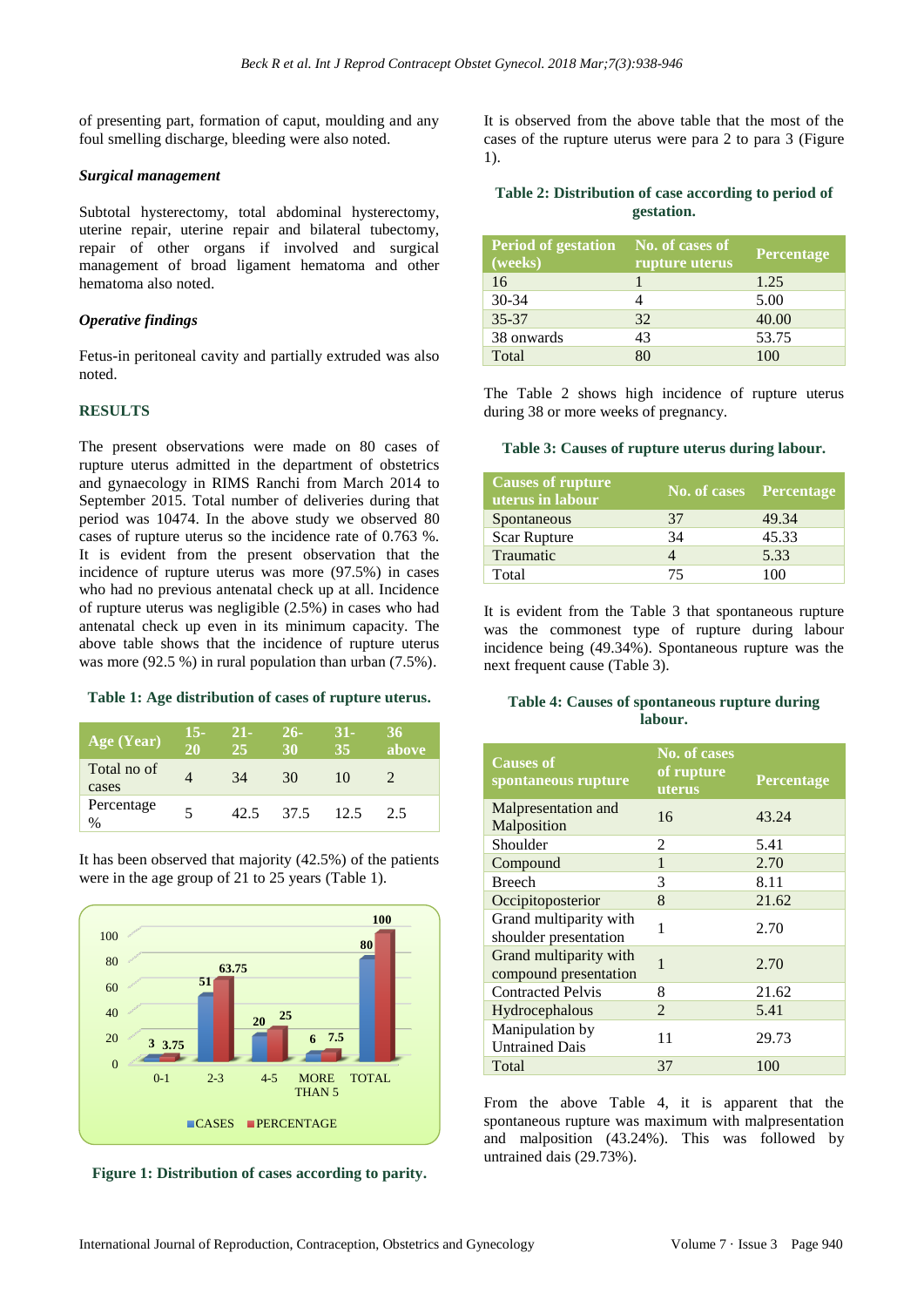#### **Table 5: Type of scar rupture during labour.**

| <b>Type of caesarean</b><br>section scar | No of cases of<br>rupture uterus | <b>Percentage</b> |
|------------------------------------------|----------------------------------|-------------------|
| Previous classical<br>section scar       | $\mathcal{D}_{\mathcal{A}}$      | 5.88              |
| Previous lower<br>segment scar           | 32                               | 94.12             |
| Total                                    | 34                               | 100               |

It is evident from the above table that the most of cases of previous caesarean section scar rupture during labour was lower segment caesarean section scar (94.11%) (Table 5).

**Table 6: Causes of traumatic rupture.**

| <b>Causes of traumatic</b><br>rupture        | No of cases of<br>rupture uterus | <b>Percentage</b> |
|----------------------------------------------|----------------------------------|-------------------|
| Difficult ventous<br>delivery (outside Rims) |                                  | 25                |
| Injudicious use of<br>Oxytocics              |                                  | 75                |
| Total                                        |                                  |                   |

It was observed from the above table that traumatic rupture now a day is becoming rare. The most common cause of traumatic rupture was injudicious use of oxytocins (75%) (Table 6).





It is evident from the above table that majority of cases of rupture uterus were of complete type (96.25%) (Figure 2).

It is apparent from the above table that the most frequent site of rupture was in the anterior wall of lower segment in 68.75% of cases.

Left lateral tear of lower segment was more common (26.25%) than right lateral tear of lower segment (12.5%). In 11.25% of cases posterior wall was involved. In 10% of cases left lateral wall and in 6.25% cases right lateral wall were involved (Figure 3).



#### **Figure 3: Distribution of cases according to the site of rupture as seen during laparotomy.**

In present observation, it was noted that the absent foetal heart sounds was the commonest feature involved in 78 cases out of 80. Two patients with present foetal heart sounds had live babies and were the cases where a caesarean section was decided upon and on commencing incomplete rupture of the uterus was found at operation.

Palpation of superficial foetal parts was feature in 74 cases, uterine contour was lost in 74 cases and cessation of uterine contraction was elicited in 75 cases. Abdominal tenderness was observed in 56 cases. Haematuria was seen in 40 cases. Vaginal bleeding was a feature in 19 cases in the present series and was not seen when the presenting part was impacted (Table 7).

#### **Table 7: Clinical feature in cases of rupture uterus.**

| <b>Clinical feature</b>               | <b>No. of cases</b> |
|---------------------------------------|---------------------|
| <b>General condition</b>              |                     |
| Pallor                                | 70                  |
| Dehydration                           | 10                  |
| Tachycardia                           | 15                  |
| Hypotension                           | 10                  |
| Cold clammy skin                      | 08                  |
| Per abdominal examination             |                     |
| Abdominal distension                  | 20                  |
| Distended bowel loop                  | 15                  |
| Absent foetal heart sound             | 78                  |
| Palpation of superficial foetal parts | 74                  |
| Loss of uterine contour               | 74                  |
| Cessation of uterine contraction      | 75                  |
| Abdominal tenderness                  | 56                  |
| Vaginal bleeding                      | 19                  |
| Haematuria                            | 40                  |
| Oliguria                              | 10                  |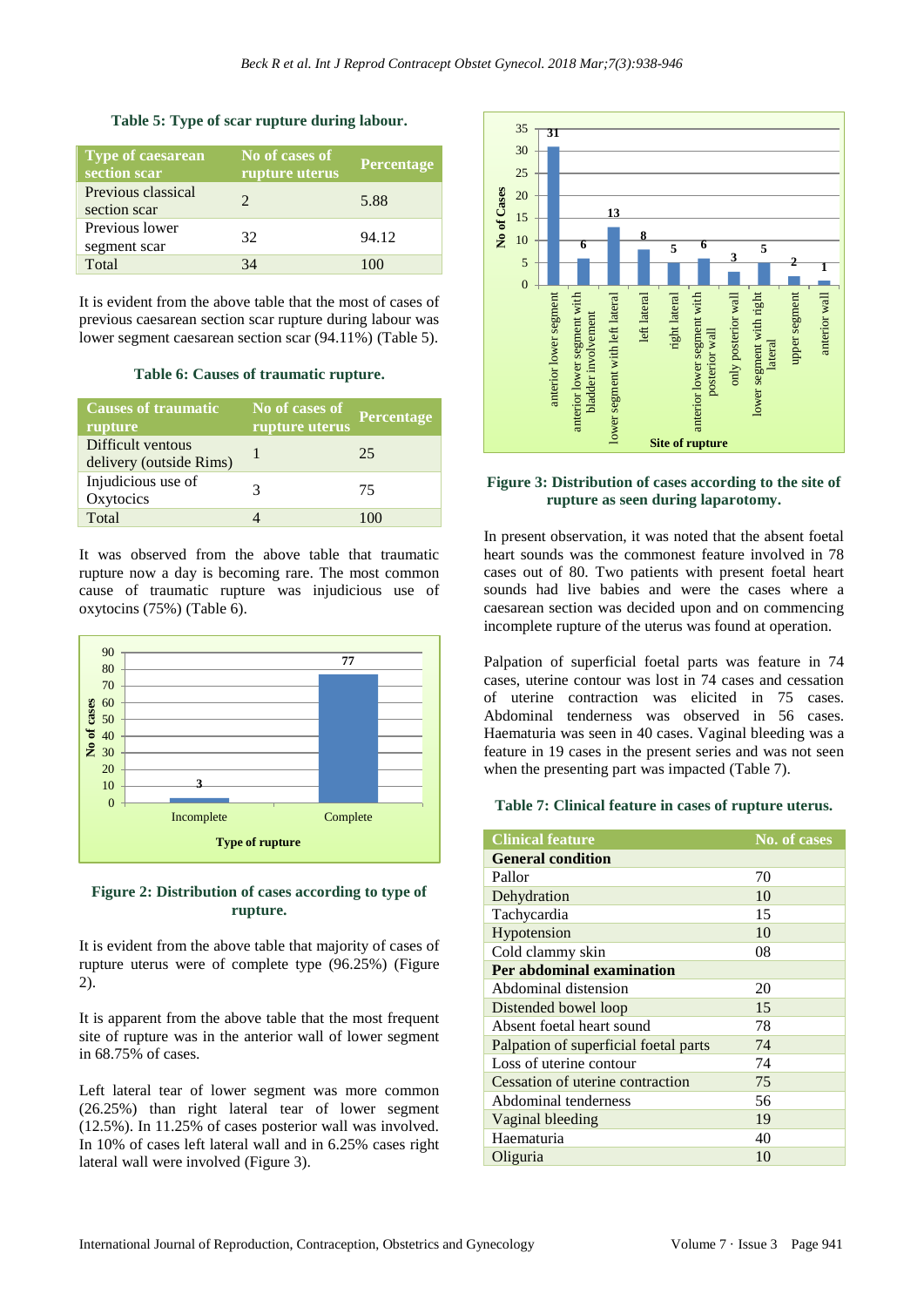| Table 8: Surgical management in cases of rupture |         |  |
|--------------------------------------------------|---------|--|
|                                                  | uterus. |  |

| <b>Type of Surgery</b>                         | No. of cases | $\frac{0}{0}$ |
|------------------------------------------------|--------------|---------------|
| Hysterectomy                                   | 43           | 53.75         |
| Subtotal                                       | 32           | 40            |
| With bladder repair                            | 0.5          | 6.25          |
| Without bladder repair                         | 27           | 33.75         |
| Repair of rupture                              |              |               |
| With bilateral tubectomy                       | 24           | 30            |
| With bilateral tubectomy and<br>bladder repair |              | 1.25          |
| Repair of tear                                 | 12           | 15            |
| Total                                          | 80           | 100           |

It is apparent from the Table 8 that in majority of cases (53.75%) hysterectomy was done, as these cases showed ragged tears and were badly infected. In 25 cases, repair with ligation was done. In 12 cases conservative approach with repair of tear was only done. In 6 cases, there was involvement of bladder also; bladder repair was done along with hysterectomy (Table 8).



**Figure 4: Causes of maternal morbidity in cases of rupture uterus.**



**Figure 5: Incidence of maternal mortality in cases of rupture uterus.**

Major cause of morbidity was severe anaemia due to unavailability of blood bank services in the rural areas (62.5%). Variable degrees of wound infection were noted in 15 cases with burst abdomen in 3 cases. 3 cases (3.75%) developed vesicovaginal fistula (Figure 4).

It is evident from the Figure 5 that the maternal mortality rate in cases of rupture uterus was 3.75%.

# **Table 9: Incidence of perinatal mortality in cases of rupture uterus.**

| Time of foetal death | Total no. of cases |      |
|----------------------|--------------------|------|
| Still Birth          | 78                 | 97.5 |
| Live Birth           |                    | 2.5  |
| Total                |                    | 100  |

It is observed from the above table that perinatal mortality in cases of rupture uterus was very high (97.5%) (Table 9).

# **DISCUSSION**

Total number of deliveries at R.I.M.S, Ranchi during March 2014 to September 2015 was 10474. Total number of rupture uterus during same period was 80. The incidence of rupture uterus was 0.763. Incidence of rupture uterus varies greatly according to centre to centre where cases have been being reported.

In developed countries rupture uterus is practically a complication greater to previous caesarean scar and it has been reported to be 0.8 % in previous low transverse scar and 4.8% with previous classical scar (Gupta A et al). 15

# **Table 10: Incidence of rupture uterus in others and present study.**

| <b>Author and Year</b>         | <b>City/Country</b> | <b>Incidence</b> |
|--------------------------------|---------------------|------------------|
| Naik et al <sup>16</sup>       | India               | 0.4%             |
| Chhabra S et al <sup>17</sup>  | India               | 0.06%            |
| Dutta et al <sup>18</sup>      | India               | $0.05 - 0.5\%$   |
| Singh $A^{19}$                 | India               | 0.3%             |
| Amanael G et al <sup>20</sup>  | Ethiopia            | 0.9%             |
| Khan S et al <sup>21</sup>     | Pakistan            | $1\%$            |
| Odusoga OL et al <sup>22</sup> | Nigeria             | 1.49%            |
| Ezegwui A et al <sup>23</sup>  | Nigeria             | 0.9%             |
| Present study                  | India               | $0.7\%$          |

It has been observed that there is gradual decline in incidence of rupture uterus. This improvement is due to gradual development of health care in rural areas, increased awareness for promotion of institutional deliveries and more specialized services at the peripheral hospital.

In present study including 80 cases of rupture uterus, the incidence of unbooked cases was 97.5% (78 cases) and that of booked was 2.5%. Present finding is similar to that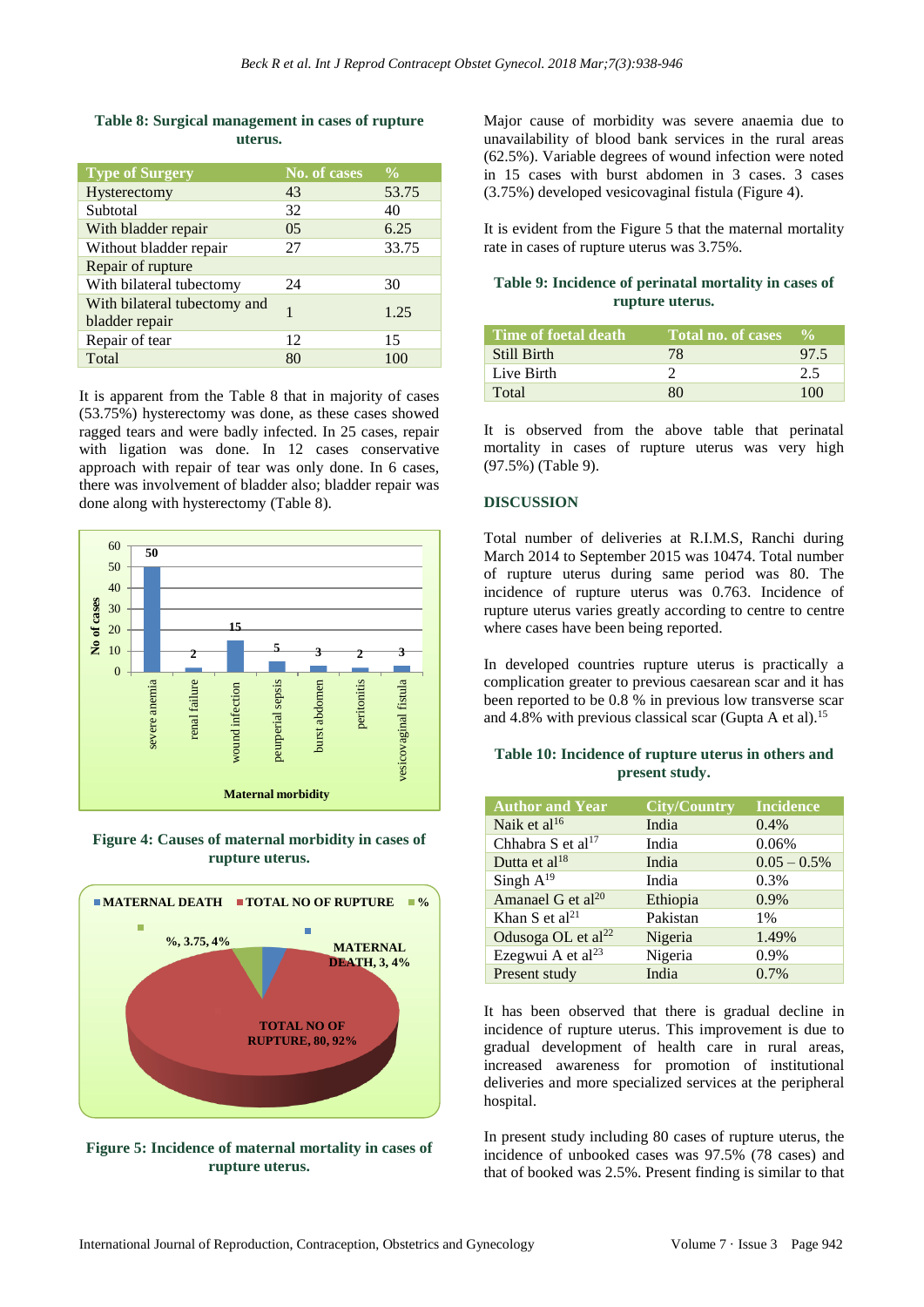of Chaubey MK, India in 1986 who also reported 97.5% incidence of rupture uterus among unbooked cases. In these unbooked cases presenting with rupture uterus coming from rural areas had no or irregular antenatal check-up, some of these were grand multipara and there was a long gap between the onset of labour and hospitalization.

In present study Table 2 shows out of 74 patients coming from rural background the incidence of rupture uterus was 92.5% and that of 6 patients from urban background was 7.5%. Illiteracy, poor transport, no antenatal checkup, social customs and prior successful home deliveries prevent these ladies from seeking medical advice and they come to hospital only when some unavoidable complication has taken place and that too very late.

In this study, Table 2 shows distribution of age 34 ladies between the age group 21-25 years had maximum number of incidence of rupture uterus that is 42.5%, followed by age group 26-30 years showed 37.5% (30 cases). Shastrakar reported maximum incidence of rupture uterus in age group 16-20 years followed by age group 21-35 year.<sup>24</sup> Khattak Z et al found majority of the patient were of age group 31-40 year followed by 21-30 years. <sup>25</sup> Latika S et al found maximum number of rupture uterus between age group 21-30 years.<sup>26</sup> Omole-Ohonsi A et al also found most of the rupture occurred between 21- 30 years.<sup>27</sup> Present study appears similar to Latika<sup>26</sup> and Omole et al. 27

In present study the incidence of rupture was high in para 2 and 3 and it may be due to more number of cases being of para 2 and 3 (51 cases =63.75%) compared to grand multiparus that is only 6 (7.5%). Present findings are similar to Singh A et al, who also reported maximum number of rupture uterus in parous lady was 92% (37 cases) and 3 cases of rupture was seen in primigravida  $(3.75\%)$ .<sup>19</sup> Eden et al had also reported maximum number of cases i.e. 83.3% in multiparous women.<sup>28</sup>



**Figure 6: Cornual rupture.**

Visariya N et al also reported 1<sup>st</sup> trimester spontaneous rupture of LSCS scar so LSCS scar rupture can occur throughout the pregnancy, maybe due to weak scar.<sup>29</sup> Women having caesarean delivery should be advised not to conceive within months of delivery. Guise JM et al reported 3% rupture of myomectomy scar during subsequent pregnancy.<sup>30</sup> In present study no case with previous myomectomy scar rupture was present. Uterine rupture in labor may be in unscarred uterus, traumatic or due to dehiscence of the scar. In this observation, spontaneous rupture in unscarred uterus was the commonest type, forming 49.34% (37 cases) of rupture. Naik B, Amanael G, Khan S et al also observed that spontaneous rupture was the commonest type forming 46-70% of rupture, studied by them.16,20,21



**Figure 7: Lower segment scar rupture.**

The incidence of scar rupture in present study was found to be 45.33% (34 cases). This observation was similar with the observation of Choubey MK et al and Ofir K et al.21,31 Traumatic rupture of the uterus is becoming rare, 4 cases of traumatic rupture occurred in my study giving an incidence of 5.33%. Out of 3 cases where probably due to misuse of oxytocin, methergin by untrained person. These patients come with rupture uterus and gave history of being attended at periphery and use of I.V fluids and drugs followed by cessation of labour pain and detoriation of condition.

This study was comparable with [Khan](http://europepmc.org/search;jsessionid=FEA309881FCD10D840880CBF78909066?query=AUTH:%22Khan+S%22&page=1) S et al he demonstrated the major cause of traumatic rupture as injudicious use of oxytocin by untrained dais, lack of proper protocol for the use of oxytocin coupled with poor monitoring of labor in the rural areas.<sup>21</sup> These were is the contributing factors to the occurance of rupture uterus among the induced group. Spontaneous rupture was common in my study because many patients with obvious risk factors attempted labour at home and therefore came to hospital late. Out of these only 2.5% had antenatal checkup.

In the present study, the type of caesarean scar ruptured during labour was mostly lower segment caesarean section scar (94.11%). Despite the chances of rupture being common in previous classical scar we found more in lower segment scar. This can be explained because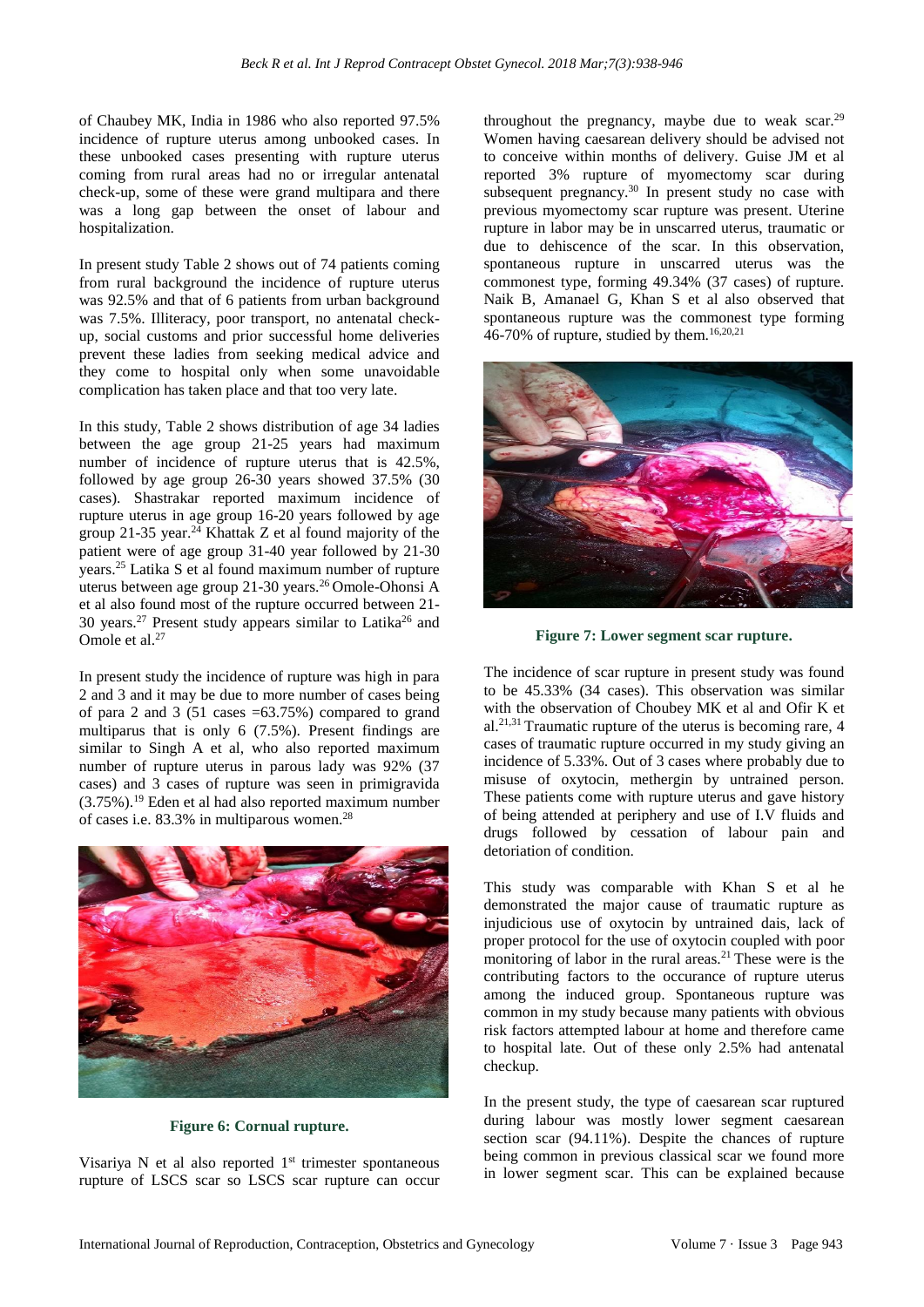only 2 cases of previous upper segment scar rupture were present during labour in present study. [Khan](http://europepmc.org/search;jsessionid=FEA309881FCD10D840880CBF78909066?query=AUTH:%22Khan+S%22&page=1) S et al also said in his study the decrease in the use of high forcep and internal podalic version and breech extraction and the more frequent use of caesarean section in malpresentation and malposition, have decreased the frequency of traumatic deliveries and the relative incidence of this type of rupture.<sup>21</sup>

During the present study there were 77 (96.25%) cases of complete rupture and the remaining 3 (3.75%) were of incomplete type. Ahmed SM observed 76 complete rupture and 10 incomplete ruptures.<sup>32</sup> Admassu A observed 62 complete rupture and 8 incomplete ruptures.<sup>33</sup>

In present study most, common site of rupture was anterior lower segment i.e. 68.5%. Next most common site was left lateral rupture (26.25%, 21/80), followed by right lateral (12.5%, 10/80), followed by fundal rupture (10%, 8/80) respectively. There were 6 cases (7.5%) with bladder rupture and all had rupture at the lower segment, although majority had hematuria. Begum S et al studying the cases of rupture uterus found 16 cases of transverse rupture through anterior wall of lower uterine segment  $(16/34, 47%)$ .<sup>34</sup> This was the most common site of rupture uterus. Next most common site was left lateral rupture (8/34, 23.5%) followed by fundus rupture (7/34, 20.6%) and right lateral rupture (3/34, 8.8%) respectively.

It was noted that absent fetal heart sound was the commonest feature in 78 out of 80 cases. In present study fetal heart sound was present in 2 cases with fetal distress and during caesarean section partial rupture of the uterus was found. Gardeil F during an analysis of 26 cases of rupture of scar observed that 16 cases were of incomplete uterine rupture with the fetus still in utero and varying degree of separation of scar present.<sup>35</sup> Ibha K et al noticed that clinical feature were extremely variable and most of the women presented with more than one feature.<sup>36</sup>

Out of 80 cases of rupture uterus, Hysterectomy was performed in 43 cases. Subtotal hysterectomy was done in 32 cases i.e. 40%. Total hysterectomy was done in 11 cases i.e. 13.5%. Out of these bladder repair was done in 6 cases. Repair of rent was done only in 12 cases i.e. 15% and repair of rent and bilateral tubectomy was done in 25 cases i.e. 31.25%. Habiba U et al reported that hysterectomy either total or subtotal was performed in 70% of their cases of rupture uterus.<sup>37</sup>

In the present series, there are 3 maternal deaths out of 80 cases of ruptured uterus giving the maternal mortality rate of 3.75%. These resulted from hemorrhagic shock in 2 cases and septicemia in 1 case. The mortality rate was similar to that found by Mokgokong, who noted that the maternal mortality rate associated with uterine rupture largely depends on whether the diagnosis is established before or after delivery.<sup>38</sup> In the study done by Singh A et al the maternal mortality rate was 2.5%.<sup>19</sup> It was observed that out of 80 babies, 78 were lost giving the perinatal mortality rate of (97.5%). The present incidence of perinatal mortality was in close to the reports of Khan S et al and Malik HS.<sup>21,39</sup>

The limitation of this study is that it shows details of rupture uterus pertaining to a specific geographic area in Ranchi and cannot be extrapolated to the Indian population as a whole. Also, our hospital being a tertiary centre, receives many referral cases from adjacent areas so the incidence of rupture is likely to be higher.

# **CONCLUSION**

The present study was carried out in 80 cases of rupture uterus admitted in labour room in the department of Obstetrics and Gynaecology, RIMS, Ranchi from March 2014 to September 2015. About 80 cases of rupture uterus were managed during the period of March 2014 to September 2015. There were 80 cases of rupture uterus among the total 10,474 deliveries at RIMS labour room giving an incidence of 0.763 %. Out of 80 patients of rupture uterus only 2.5% of cases had antenatal check- up that to infrequent, rest 97.5% were un-booked and had came directly to the labour room as emergency cases. The incidence of rupture uterus was more (92.5%) in rural population than urban (7.5%). About 70% patients presenting with feature of rupture uterus were from the low socioeconomic group. Approx 42.5% cases were in the age group of 21-25 years and 37.5% were in the age group of 26-30 years, 12.5% cases in the age group of 31- 35 and 2.5% in the age group of 36 year and above. 63.75% of cases were of para 2 and3, 25% were para 4 and 5, 7.5% were grand multipara and 3.75% were primigravida. About 53.75% of ruptures of uterus were noted after 38 weeks of pregnancy. Cases of rupture uterus were noted mainly after 30 weeks of pregnancy and during labour but there was one case of previous caesarean scar rupture at 16 weeks of pregnancy, 2 cases of congenital malformed uterus had ruptured at 30 and 32 weeks of pregnancy. 93.75% of rupture of uterus occurred during labour and 6.25 % during pregnancy. Among the 5 cases of ruptured uterus during pregnancy, 3 cases were of previous LSCS scar rupture and 2 cases of spontaneous rupture during pregnancy due to congenital malformed uterus. The cause of rupture uterus during labour in most of the cases was spontaneous (49.34%). scar rupture was the next frequent cause (45.33%) and traumatic rupture were 5.33%. Malpresentation and malposition contributed the most important aetiological factors causing spontaneous rupture during labour (43.24%). Among these malpresentation occipitoposterior presentation was found to be the commonest 21.62%. The type of caesarian section scar ruptured during labour was mostly lower segment caesarian section scar (94.11%). There were only 2 cases (5.88%) of previous classical caesarian section scar and both ruptured during labour.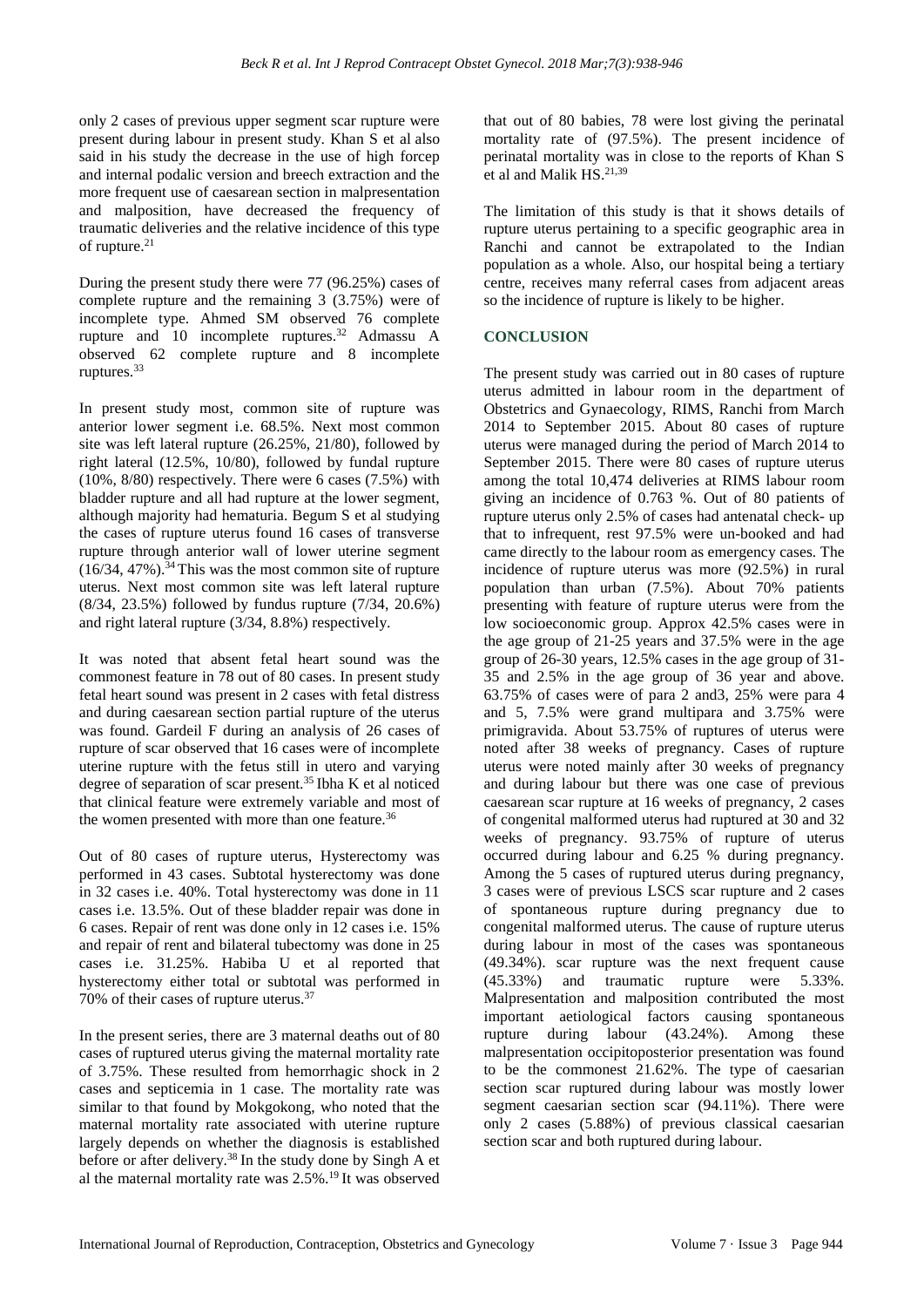Hysterectomy was performed in 53.75% (subtotal, 32 cases i.e. 40% and total, 11 cases i.e. 13.75%). The rest was repaired in 15% and the tubectomy was done along with repair of tear in 30%. Associated bladder tear were repaired along with hysterectomy in 6.25% of cases. Hysterectomy was the treatment of choice depending upon the number of living children, condition of patient, site and extent of rupture and sepsis. Maternal mortality was in 3 cases (3.75%) and all 3 died in post op period. About 2 patients died at 48hr and 1 patient died at 72hr post operatively. Shock and hemorrhage and anemia were the commonest cause of maternal mortality.

Limited resources and health care centers in remote areas, lack of awareness and education regarding regular antenatal checkups, delay in diagnosing cases (prolonged and obstructed labour) and referring to higher centers, time lost in travel were the major hurdles that we identified in present study.

*Funding: No funding sources Conflict of interest: None declared Ethical approval: The study was approved by the Institutional Ethics Committee*

#### **REFERENCES**

- 1. Miller DA. Intrapartum rupture of unscarred uterus. Obstet Gynaecol. 1997;89:671-3.
- 2. Flamm BL. Once a caesarean, always a controversy. Obstet Gynaecol. 1997;90:312-5.
- 3. ACOG practice bulletin. Vaginal birth after previous caesarean delivery. No. 5, July 1999 (replaces practice bulletin no.2, October 1998). Clinical management guidelines for obstetricians and gynaecologists. Int J Gynaecol Obstet. 1999;66:197- 204.
- 4. Konje JC, Odukoyo OA, Lapido OA. Uterine rupture in Ibadan: A twelve year review. Gynecol Obstet. 1990;32:207-213.
- 5. Padhye SM. Rupture of pregnant uterus- a 20 years review. Kathmandu University Med J. 2005;3:234-8.
- 6. Flamm BL, Anton D, Goings JR, Newman J. Prostaglandin E2 for cervical ripening: a multicentre study of patients with prior caesarean delivery. Am J Perinatol. 1997;14:157-60.
- 7. Eden RD, Parker RT, Gall SA. Rupture of the pregnant uterus: a 53 year review. Obstet Gynecol. 1986;68:671-4.
- 8. Rahman J, Al-Sibai MH, Rahman MS. Rupture of the uterus in the labour. A review of 96 cases. Acta Obstet Gynecol Scand.1985;64:311-5.
- 9. Leung AS, Leung EK, Paul RH. Uterine rupture after previous caesarean delivery: maternal and fetal consequences. AM J Obstet Gynecol. 1993;169:945- 50.
- 10. Fedorkow DM, Nimrod CA, Tailor PJ. Ruptured uterus in pregnancy: A Canadian Hospital experience. Can Med Assoc. 1987;137:27-31.
- 11. Blanchette H, Blanchette M, McCabe J, Vincent S. Is vaginal birth after caesarean safe? Experience at a community hospital. AM J Gynecol. 2001;184:1478- 87.
- 12. Yap OW, Kim ES, Laros RK Jr. Maternal and neonatal outcomes after uterine rupture in labour. AM J Obstet Gynecol. 2001;184:1576-81.
- 13. Soltan MH, Khashoggi T, Adelusi B. Pregnancy following rupture of the pregnant uterus. Int J Gynecol Obstet. 1996;52:37-42.
- 14. Amanel G, Mengiste MM. Ruptured uterus- eight years retrospective analysis of the causes and management outcomes at Digrat Hospital Ethiopia. Ethiop J Health Dev. 2002;16:241-5.
- 15. Gupta A, Nanda S. Uterine rupture in pregnancy: a five-year study. Arch Gynecol Obstet. 2011 Mar; 283(3):437-41.
- 16. Naik B, Gohil JT, Pagi SL. Rupture uterus: A 12 years review. J Obstet Gynaecol India. 1996 Jun;46(3):334-40.
- 17. Chhabra S, Bhagwat N, Chakravorty A. Reduction in the occurrence of uterine rupture in Central India. J Obstet Gynaecol. 2002;22(1):39-42.
- 18. Datta S, Minocha S. How much misoprostol is safe? First reported case of second-trimester uterine rupture after a single low dose. J Obstet Gynaecol. 2016;36(4):549-51.
- 19. Singh A, Shrivastava C. Uterine Rupture: Still a Harsh Reality! J Obstet Gynaecol India. 2015;65(3):158-161.
- 20. Amanael G, Mengiste MM. Ruptured uterus-eight year retrospective analysis of causes and management outcome in Adigrat Hospital, Tigray Region, Ethiopia. J Health Dev. 2002;16:241-5.
- 21. Khan S, Parveen Z, Begum S, Alam I. Uterine rupture: a review of 34 cases at Ayub Teaching Hospital Abbottabad. JAMC. 2003;15(4):50-2.
- 22. Igwegbe AO, Eleje GU, Udegbunam OI. Risk factors and perinatal outcome of uterine rupture in a lowresource setting. Nigerian Med J: J Nigeria Med Assoc. 2013;54(6):415-9.
- 23. Ezegwui HU, Nwogu-Ikojo EE. Trends in uterine rupture in Enugu, Nigeria. J Obstet Gynaecol. 2005 Apr;25(3):260-2.
- 24. Shastrakar VD. Trends in uterine rupture. J Obstet Gynaecol India. 1962;12:391
- 25. Ummi H, Zaibunnisa K, Manzoor A. A review of 66 cases of rupture uterus in a district general hospital. JPMI. 2002;16(1):49-54.
- 26. Latika SA. A 10-year analysis of uterine rupture at a teaching institution. J Obstet Gynecol India. 2006;56:502-6.
- 27. Omole-Ohonsi A, Attah R. Risk factors for ruptured uterus in a developing country. Gynecol Obstetric. 2011;21:102.
- 28. Eden RD, Parker RT, Gall SA. Rupture of the pregnant uterus: a 53-year review. Obstet Gynecol. 1986;68(5):671-4
- 29. Visariya N, Purandare CN, Bandukwalla V, Purandare N. First trimester uterine rupture previous